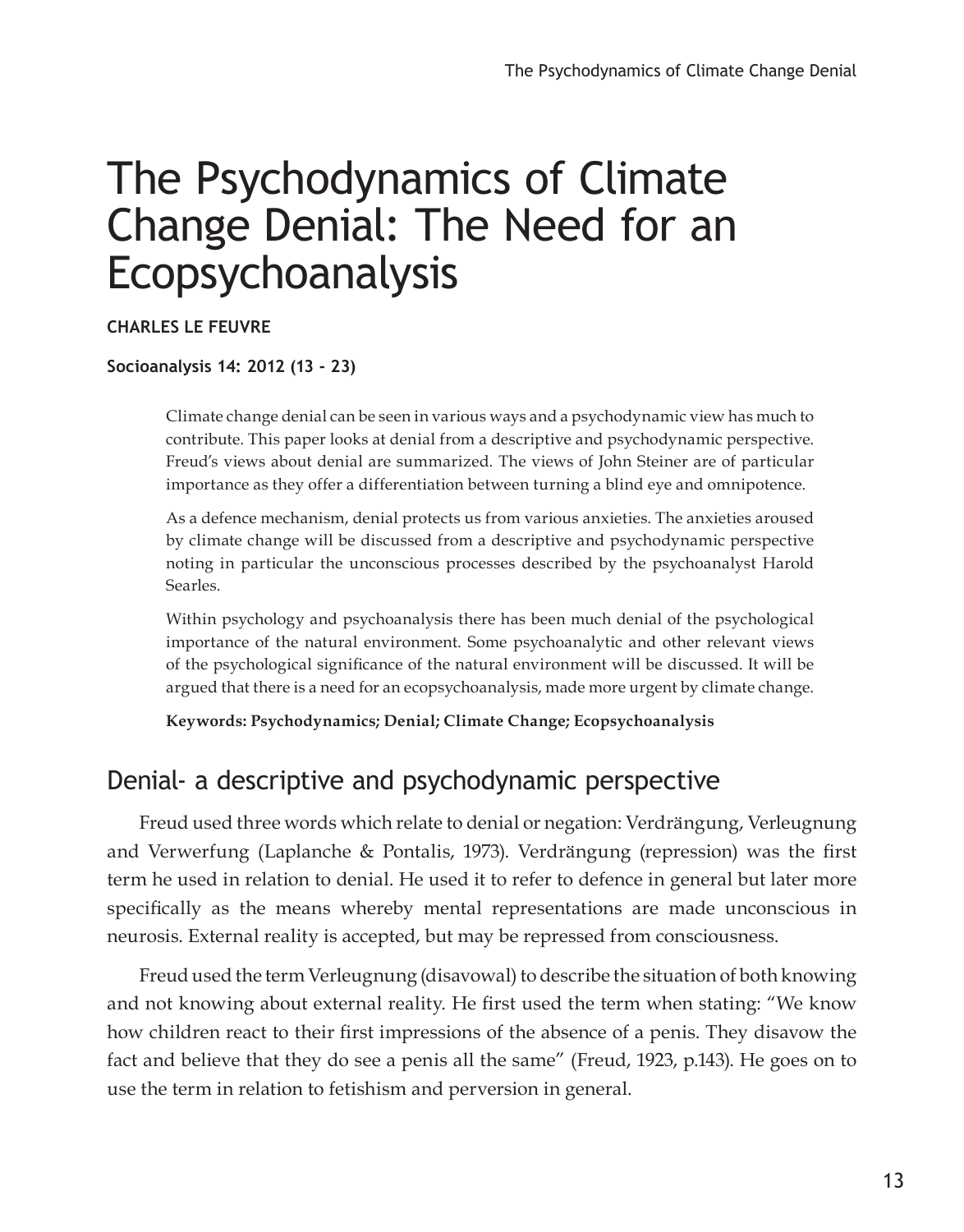Verwerfung (foreclosure) was a term used particularly by Lacan to describe the mechanism in psychosis; an ejection from oneself of part of reality. The external reality is never affirmed or admitted.

 These different notions of Freud point to the possibility of looking at different forms of climate change denial. While the Freudian view emphasizes the unconscious component of denial, it is clear that much climate change denial, for example by vested interests, is a conscious attempt to deny reality and the truth.

Stanley Cohen (2001) offers us useful ways of looking at denial. He looks at the organization of denial (personal, cultural or official), the type of denial and the agent involved. He describes three types of denial: literal, interpretive and implicatory. This typology can be applied to climate change denial. In literal denial climate change per se is denied. In interpretive denial climate change is not denied but is interpreted as non anthropogenic, while in implicatory denial anthropogenic climate change is accepted but its 'psychological, political and moral' (Cohen, 2001, p. 8) implications are not. The agent involved may be victim, perpetrator or bystander. Though Cohen's book is largely about atrocities it is relevant to apply the same division to climate change denial, including seeing these agents as different aspects of the self.

Cohen critiques Freud's notions as confused but nevertheless incorporates a psychodynamic approach and in particular shows interest in the ideas of John Steiner.

 In more recent years the idea of both knowing and not knowing has become an important way of thinking about perversion. This idea has been elaborated particularly by Steiner (1993).

Steiner refers to the Oedipus story as recounted by Sophocles and follows the interpretation that the main characters, in particular Oedipus and his mother Jocasta, knew or half knew the situation and that there was a collusive cover up. At a point in the drama Oedipus becomes aware of the terrible truth, that he has murdered his father and married his mother, which he is briefly able to bear, though overwhelmed with guilt. However he then discovers that his mother/wife has killed herself. He blinds himself. This initiates a more profound retreat from reality. He can no longer see reality or the truth (Steiner, 1993). Oedipus, in the sequel to Oedipus Rex, Oedipus at Colonus, no longer respects the truth: he is in an omnipotent state.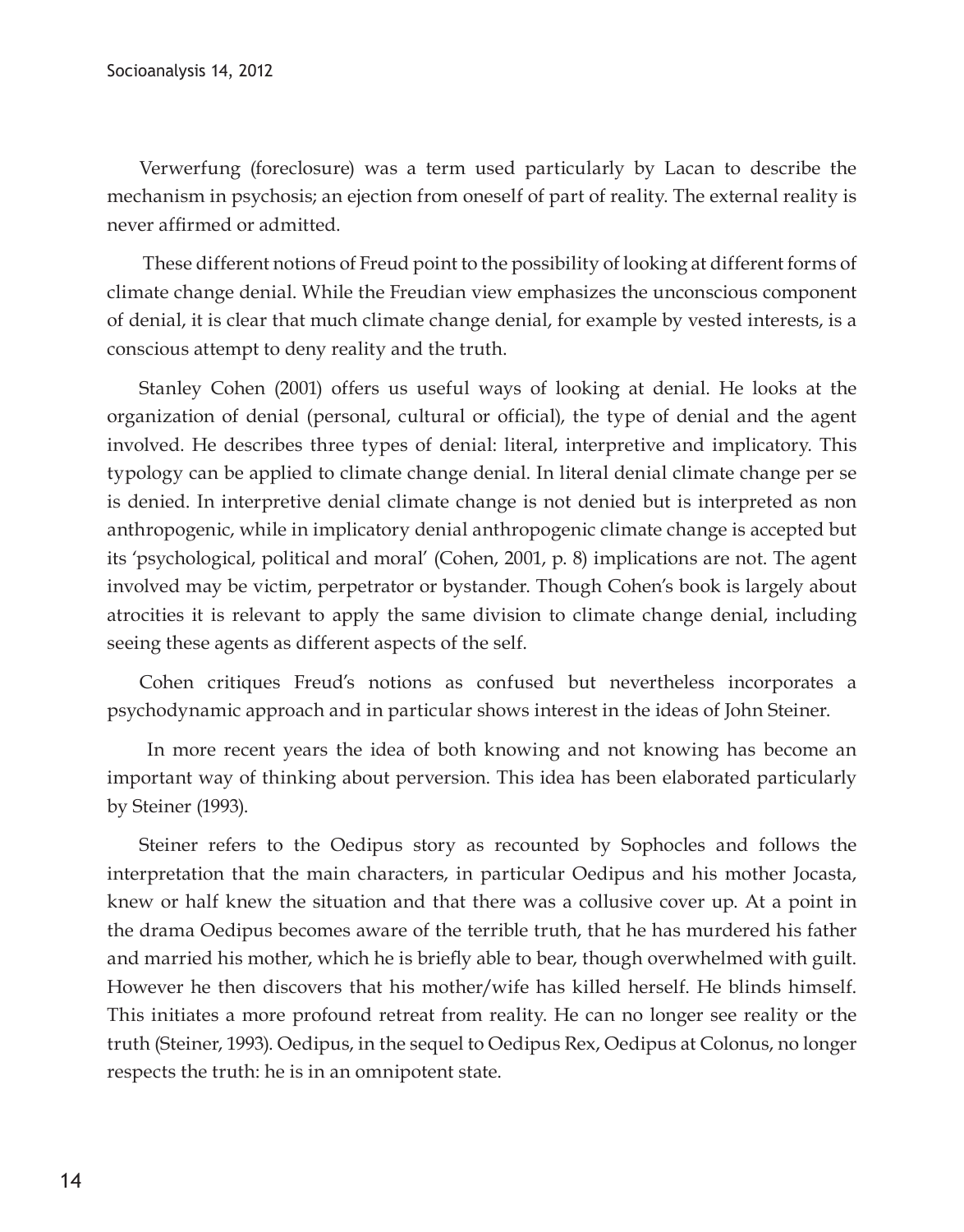In this view, in disavowal there is a respect for the truth though it is evaded, while in omnipotence there is a turning away from and indeed a blindness to truth. Melanie Klein regarded omnipotence as a defence 'against the experiences of separateness, dependence and envy' (Hinshelwood, 1991, p. 375). In this situation the important issue is the relationship to truth. Oedipus at Colonus turns to divine authority which allows him to be contemptuous of the truth:

*Reality is dismissed and the organization on which it is based is peopled with omnipotent figures who claim respect from their divinity and power. The truth does not have to be argued with or justified and shame and guilt are inappropriate (Steiner, p. 129).*

Steiner's differentiation between omnipotence and turning a blind eye allows us to look at different types of climate change denial, for example Cohen refers to omnipotence as 'the preferred mode of perpetrators rather than bystanders' (2001, p. 34).

## Why does climate change need to be denied?

A way of looking at this is to describe what emotional states, induced by climate change, need to be defended against. This is well outlined by Norgaard (2011), based on her interviews in a rural community in Norway. She argues that failure to respond to global warming is not due to lack of information or lack of concern for the world but rather, as one of her interviewees describes it, 'people want to protect themselves a bit'. She mentions a number of threats: fear of loss of ontological security, helplessness, guilt and the threat to individual and collective sense of identity.

 Ontological security, (the sense of continuity of self identity and the environment) is deeply threatened by climate change. Helplessness can arise from the sense that the problem is so large and can lead to feelings of despair. Guilt can occur from feeling that one's actions are causing the problem. Identity is also threatened: 'The Norwegian public self image has included a strong self identification of being environmentally aware' (Norgaard, 2001, p. 87).

#### Unconscious processes in relation to climate change

A psychodynamic approach goes beyond the descriptive approach to look at the underlying psychodynamics. A paper by Harold Searles from 1972, *Unconscious processes in relation to the environmental crisis*, is prescient in this regard. Searles had a reputation for being able to work analytically with very difficult borderline and psychotic patients and wrote a number of influential analytic papers.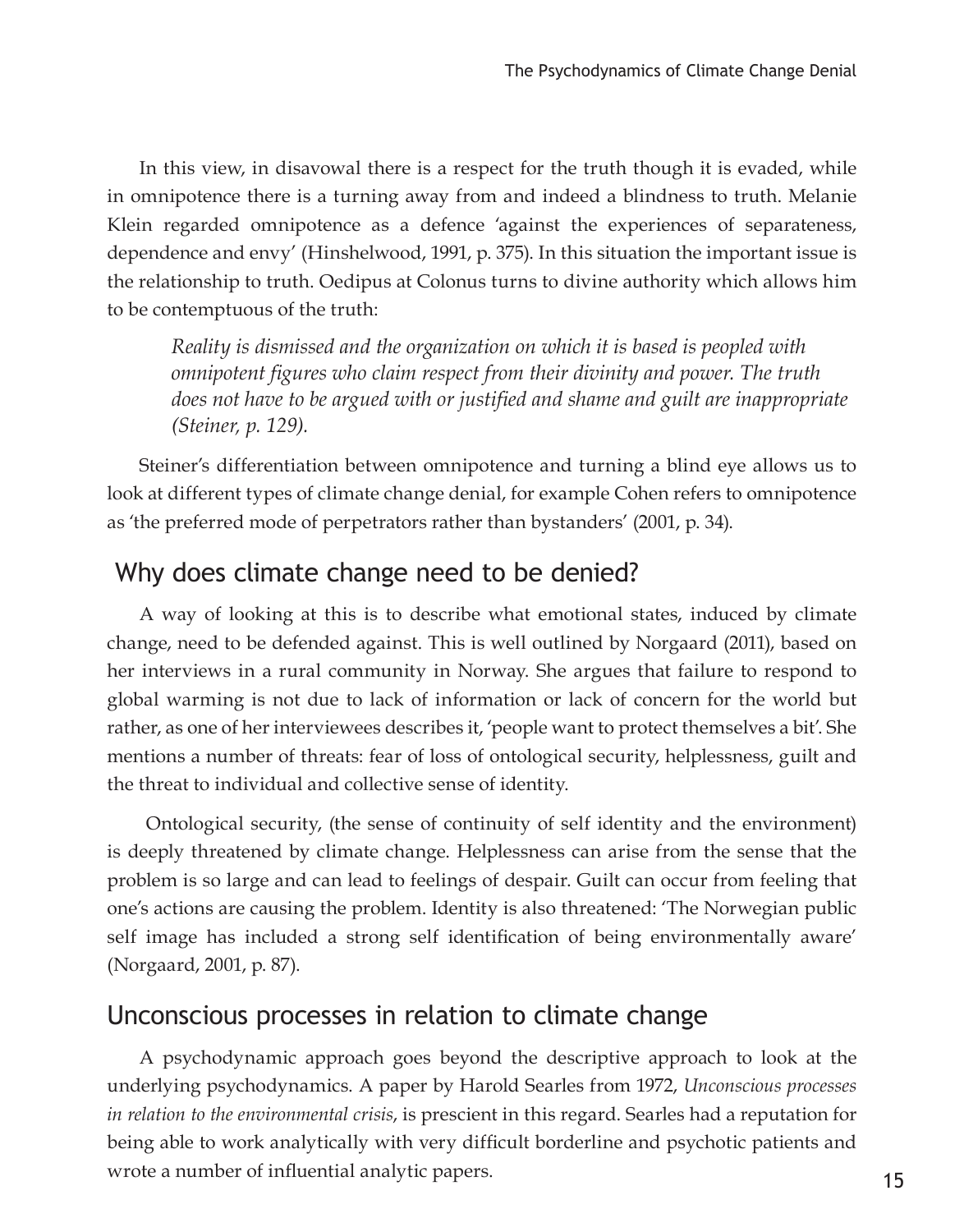He first states: 'Even beyond the threat of nuclear warfare, I think the ecological crisis is the greatest threat that mankind collectively has ever faced' (p. 361). His hypothesis is that: 'Man is hampered in his meeting of the environmental crisis by a severe and pervasive apathy which is based largely upon feelings and attitudes of which he is unconscious' (p. 361) and that 'the world's current state of ecological deterioration is such as to evoke in us largely unconscious anxieties' (p. 363) which he relates to different Freudian and Kleinian developmental positions.

He discusses the Freudian phallic and oedipal stages. Our genital primacy, he suggests, symbolized by our cars, is threatened. He mentions, for example, that our envy and hatred of Oedipal rivals, in particular succeeding generations, makes us happy for them to be polluted into extinction. These factors can contribute to Oedipal guilt. He also speaks of the moralizing tone used by writers on the subject, who imply 'that we have raped Mother Earth and now we are being duly strangled or poisoned.'(p. 364) projecting, he suggests, their Oedipal guilt.

In Melanie Klein's thinking there are two developmental positions: the paranoid schizoid and depressive positions. The paranoid schizoid position is more primitive with more fragmented experiences and anxiety is managed by splitting the world into good and bad objects. The depressive position is more integrated allowing whole objects and feelings of loss, sadness and guilt and desires to repair.

Climate change can evoke depressive position feelings of loss, sadness and guilt. This emotional depression connects with the despair that Joanna Macy discusses: 'Confronted with widespread suffering and threats of global disaster, responses of anguish-of fear, anger, grief and even guilt are normal' (Macy, 1995). Such painful states of mind connect to the guilt and helplessness that Norgaard mentions and may be denied. As Searles says: "Environmental pollution shields one from the full depth of emotional depression within oneself —instead of feeling isolated within emotional depression, one feels at one with everyone else in a realistically doomed world" (Searles, 1972, p. 366). He also discusses the difficulty accepting losses in our current society:

*An ecologically healthy relatedness to our nonhuman environment is essential to the development and maintenance of our sense of being human and that such a relatedness has become so undermined, disrupted and distorted, concomitant with the ecological deterioration, that it is inordinately difficult for us to integrate the feeling experiences, including the losses, inescapable to any full-fledged human living (p. 368).*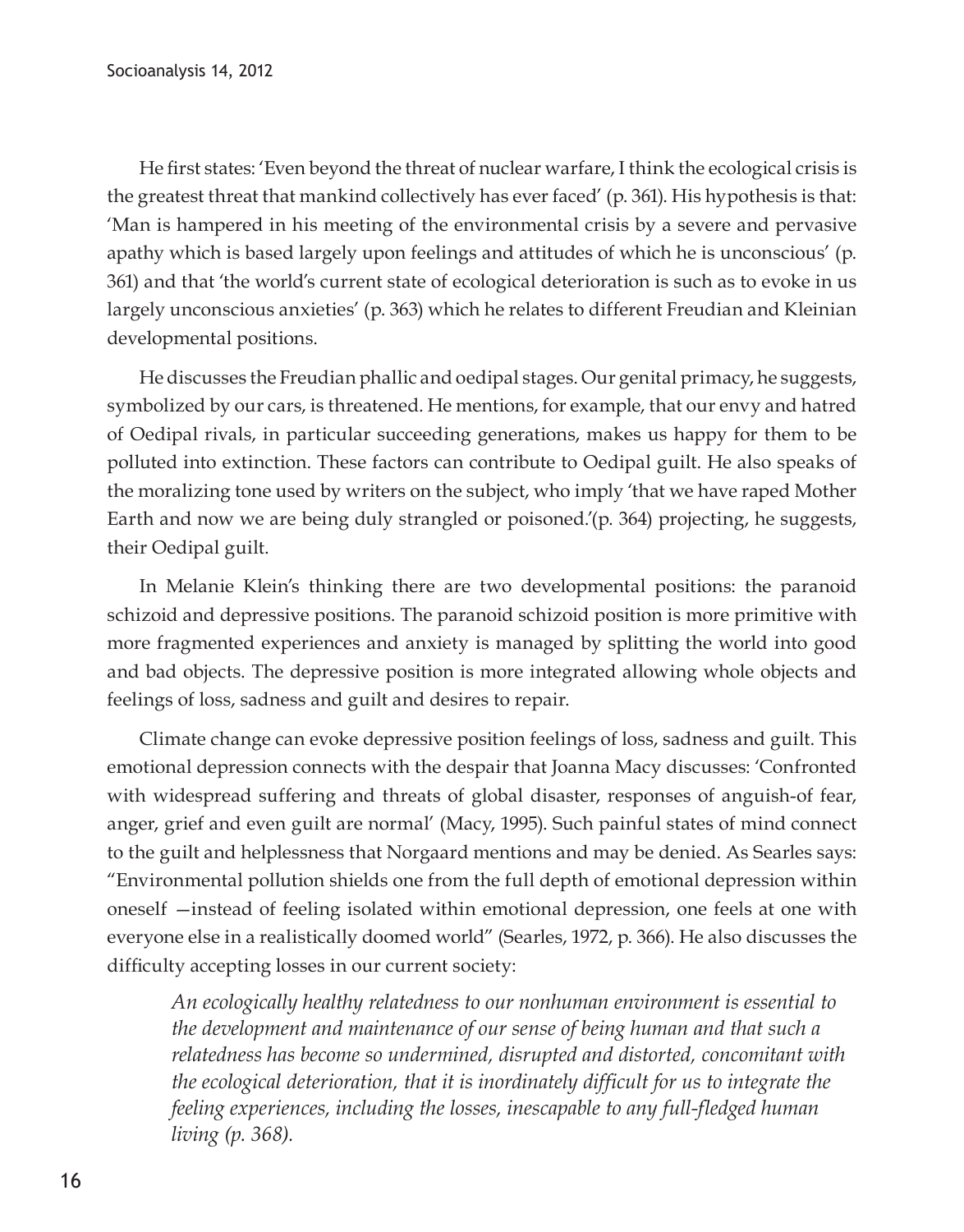He suggests that by moving away from nature to technology,

*we have come from being subjectively differentiated from, and in meaningful kinship with the outer world, to finding this technology-dominated world so alien, so complex, so awesome and so overwhelming that we have been able to cope with it only by regressing in our unconscious experience of it, largely to a degraded state of non differentiation from it (p. 368).*

 Searles implies that the ecologically deteriorated, technological world lends itself to a more paranoid schizoid perspective. 'The proliferation of technology, with its marvelously complex integration and its seemingly omnipotent dominion over nature, provides us with an increasingly alluring object upon which to project our non human strivings for omnipotence' (p. 368) while at the same time the 'animal-nature based components of our selves become impoverished' (p. 368). This conflict between animal and technological selves, seen as either good or bad in this paranoid schizoid thinking, can then get projected onto external reality: 'the war in external reality between the beleaguered remnants of ecologically balanced nature and man's technology'(p. 368). There can thus be an omnipotent defence against the vulnerability of nature, both inner and outer:

*At an unconscious level we powerfully identify with what we perceive as omnipotent and immortal technology, as a defence against intolerable feelings of insignificance, of deprivation, of guilt, of fear of death and so on (p. 370).* 

At the same time the natural environment is seen as very threatening, with risk everywhere. It is not surprising that climate change creates ontological insecurity, a term first used by R.D. Laing (1960) to describe deep fears of annihilation.

Individual helplessness can lead to an omnipotent response:

*It has been said realistically, 'When it comes to salvaging the environment, the individual is almost powerless'. Since the constructive idea of saving the world can be achieved only by one's working as but one largely anonymous individual among uncounted millions, in adult concert with other citizens, it is more alluring to give oneself over to secret fantasies of omnipotent destructiveness, in identification with the forces that threaten to destroy the world (Searles, 1972, p. 370).*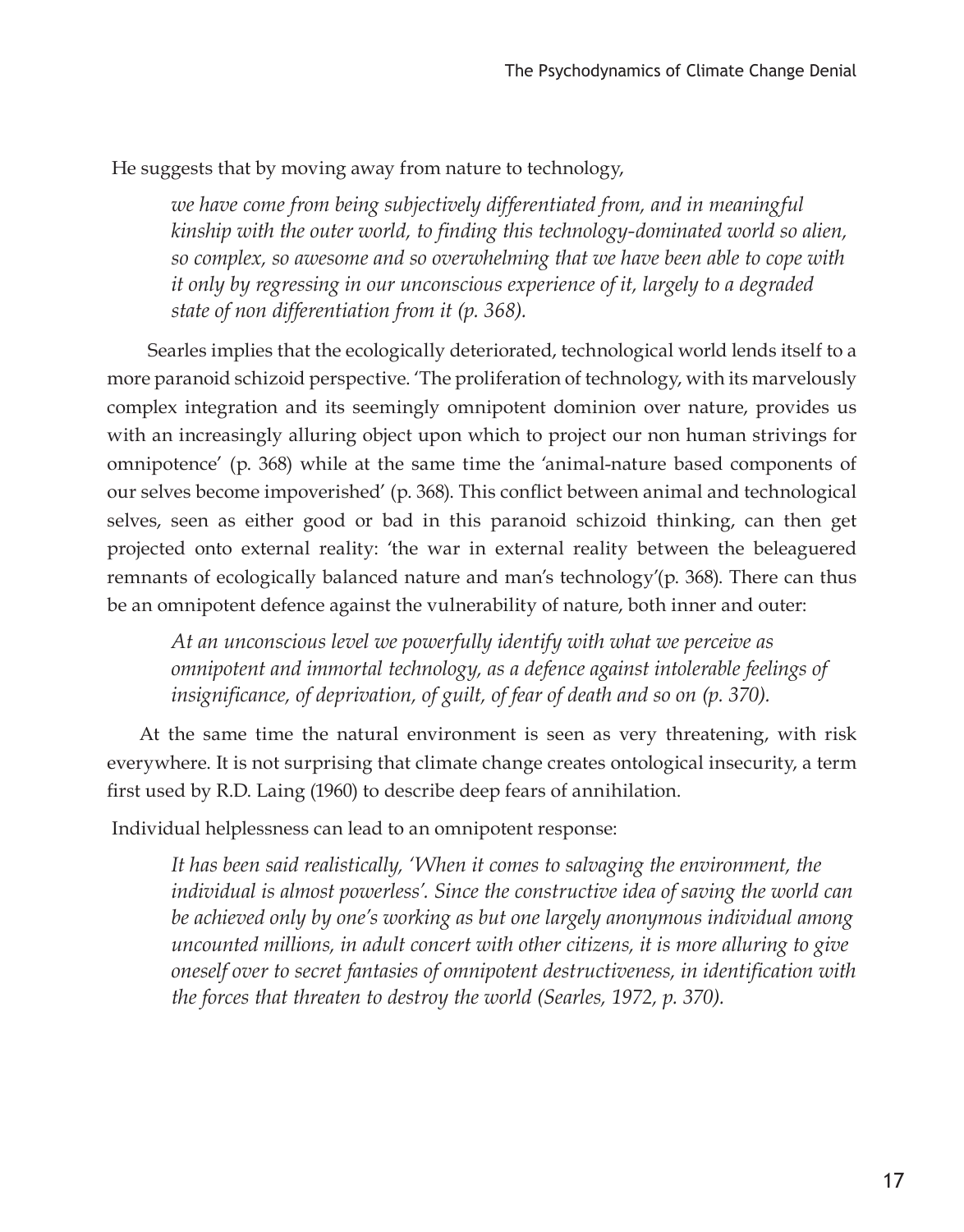In many ways climate change denial may thus be seen as a defence against feelings of vulnerability and dependence. Accepting the reality of climate change means accepting dependence on the natural environment. This is a difficult thing to accept when we have had so much experience of power over nature and may not feel a close relationship with it. Clive Hamilton discusses the link between a sense of connectedness to nature and acceptance of climate change (2010).

## The psychological importance of the natural environment: the psychoanalytic perspective

 Psychoanalytic thinking has tended to minimize, if not turn a blind eye to, the significance of the natural environment in our mental functioning. Within psychoanalysis, Freud personally had a close connection to nature. The natural environment was important to Freud as a child (Burke, 2006) and in later life and he had a very close relationship with his dogs.

 It would appear that Freud never wrote systematically about the psychological significance of the natural environment. In Civilization and its Discontents, Freud states however that 'the ego is originally all-inclusive, but later it separates off an external world from itself. Our present sense of self is thus only a shrunken residue of a far more comprehensive indeed all-embracing feeling, which corresponded to a more intimate bond between the ego and the world around it'(Freud, 2002, p. 6). This perhaps alludes to what has subsequently been called the ecological self.

Freud was well aware of Man's position in the animal world.

*Man acquired a dominating position over his fellow creatures in the animal kingdom. Not content with this supremacy, however, he began to place a gulf between his nature and theirs…. and made claims to a divine descent which permitted him to annihilate the bond of community between him and the animal kingdom. It is noteworthy that this piece of arrogance is still as foreign to the child as it is to the savage or primitive man (Freud, 1917, quoted in Searles, 1960, p. 4).* 

 Freud's way of thinking however reflected the anthropocentric thinking of the time and tended to privilege the human world.

 The natural environment has been little discussed from a psychoanalytic viewpoint with the notable exception of Harold Searles' book, *The Nonhuman Environment in Normal*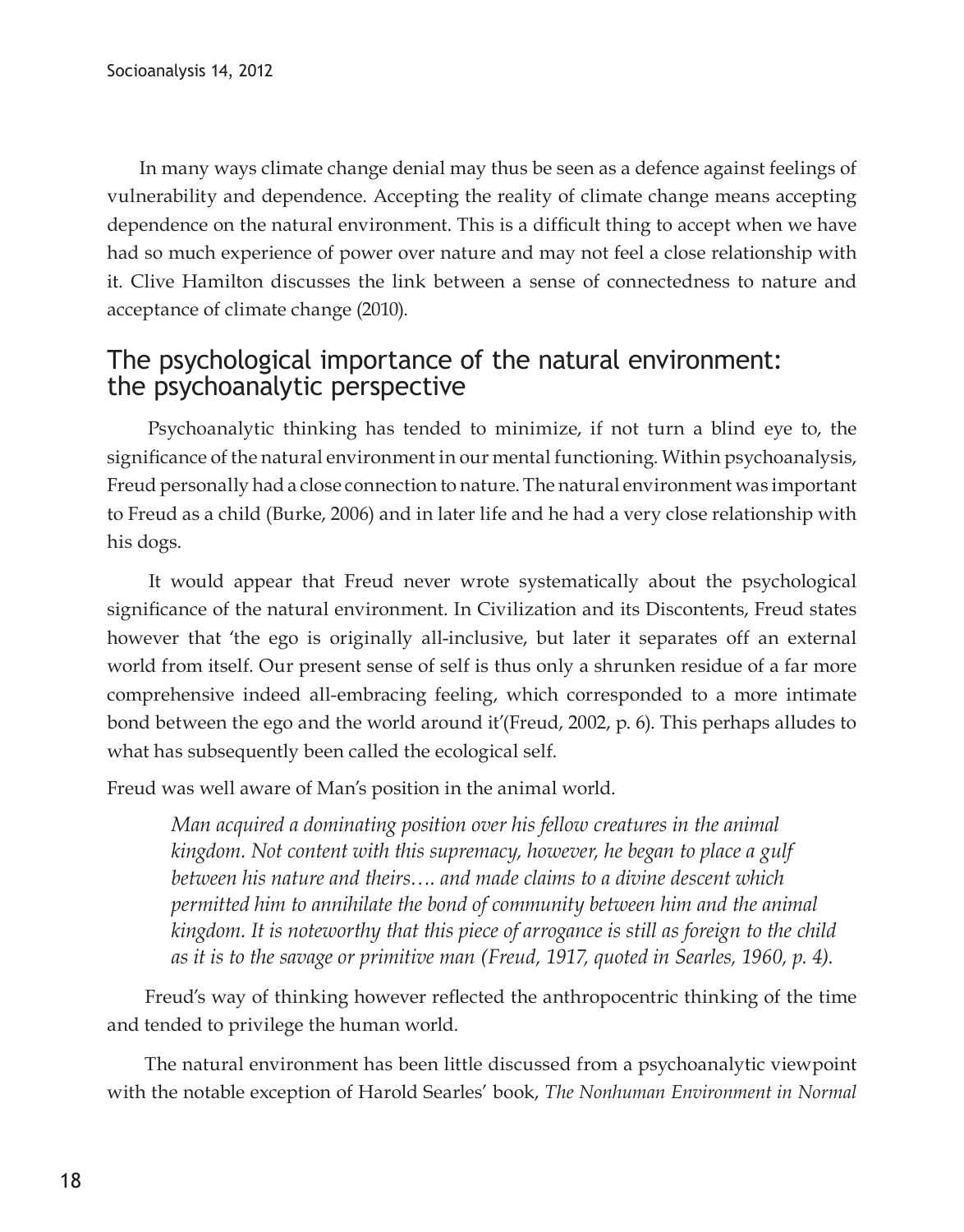*Development and Schizophrenia* (1960). In this book he discusses man's kinship with and the infant's subjective oneness with the nonhuman environment, the nonhuman environment in subsequent personality development, the mature person's attitude to his nonhuman environment and the psychological benefits that derive from mature relatedness to the nonhuman environment.

 He believed that relatedness to the nonhuman environment is 'one of the transcendentally important facts of human living' (p. 6) and that while for 'hundreds of thousands of years men felt themselves in mutually interchangeable kinship with the rest of their environment' (p. 7) the pendulum had swung.

In terms of development, he writes of the struggle to be separate not just from the mother but also the nonhuman environment. He quotes Winnicott, who was writing about transitional objects and the importance of the environment at the same time, though it would appear that Winnicott does not refer to the natural environment other than animal pets. Searles writes that 'this nonhuman environment apparently provides, in the life of the normal infant and child, a significant contribution to his emotional security, his sense of stability and continuity of experience, and his developing sense of personal identity' (p. 78). 'The child can use his nonhuman environment through finding it to be relatively simple and relatively stable, rather than overwhelmingly complex and ever shifting' (p. 82) as the human environment may be.

 With the mature person's attitude he speaks of a basic emotional orientation of connectedness while retaining a sense of separateness. In discussing the psychological benefits of mature relatedness to the natural environment he mentions the assuagement of various painful and anxiety laden states of feeling, the fostering of self realization, the deepening of one's feeling of reality and the fostering of one's appreciation, and acceptance of one's fellow men.

#### Other perspectives on the psychological importance of the natural environment

A number of other ways of thinking about the natural environment-mind connection may be helpful in developing an ecopsychoanalysis (a psychoanalysis that incorporates the psychological significance of the natural environment).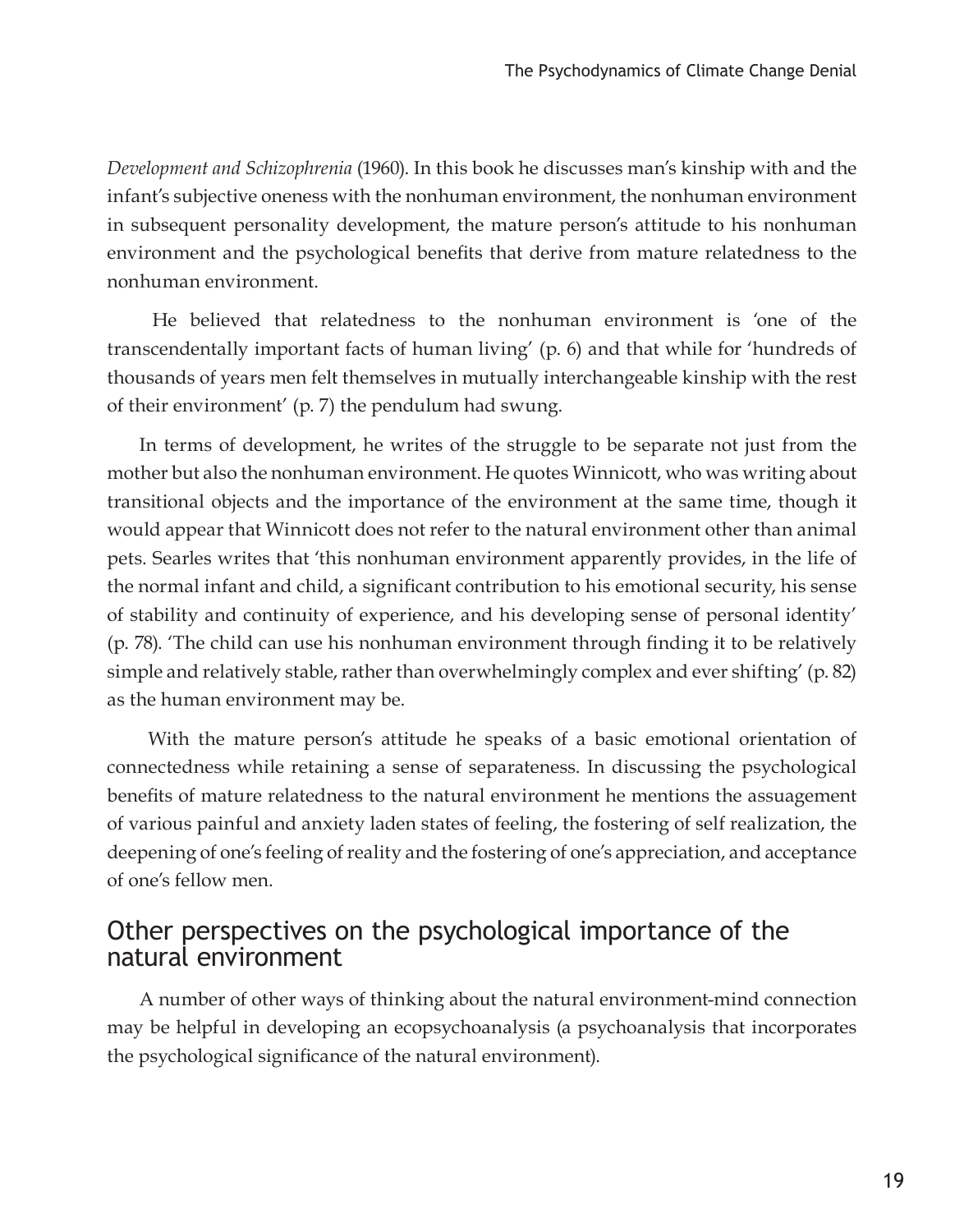Gregory Bateson, anthropologist and originator of the double bind theory of schizophrenia, was interested in complex systems. Writing shortly after Rachel Carson's 1962 book *Silent Spring*, which exposed the problem of pesticides, he argued that the environmental crisis was primarily a philosophical one. He believed that we suffered from an epistemological fallacy; that mind and nature operated independently of each other.

*When you narrow down your epistemology and act on the premise 'what interests me is me or my organization or my species', you chop off consideration of other loops of the loop structure. You decide that you want to get rid of the byproducts of human life and that Lake Erie will be a good place to put them. You forget that the ecomental system called Lake Erie is a part of your wider ecomental system - and that if Lake Erie is driven insane, its insanity is incorporated in the larger system of your thought and experience (Bateson, 1973, p. 460).*

 Arne Naess, a Norwegian philosopher, was the first to expound the ideas of deep ecology, which has a number of tenets including the inherent worth of non human life independent of its utility to man. Deep ecology is not just concerned with dealing with particular ecological crises but looks at the fundamental values underlying issues. The philosophy emphasizes the interdependent nature of human and non-human life. In deep ecology there is an emphasis on self realization where the self is very all encompassing and can include the natural environment (Naess and Rothenberg, 1989).

Ecopsychology was a term coined by Theodor Roszak (Roszak, 1992).The basic idea of ecopsychology is that the human mind is shaped by not only the social world but also by the natural environment and that this environment can also help to maintain mental health and help mental distress. It is backed up by considerable research, for example that a view of nature from a hospital window led to a quicker recovery post surgery (Ulrich, 1984). There is the idea of the ecological unconscious: that there is an intrinsic mental connection with the natural environment. This relates to biophilia, an idea of Erich Fromm, developed by the evolutionary biologist E.O.Wilson (Wilson, 1984), that refers to the connections that human beings subconsciously and instinctively seek with the rest of life.

#### A more connected view of the self and the natural environment.

Psychoanalytic theories, particularly those of Harold Searles, can be integrated with the ideas of ecopsychology and deep ecology. This can provide a view of the self which is more connected to nature. In such a view it then becomes a healthy and ethical response to protect nature. Not surprisingly there is evidence that our concerns about the natural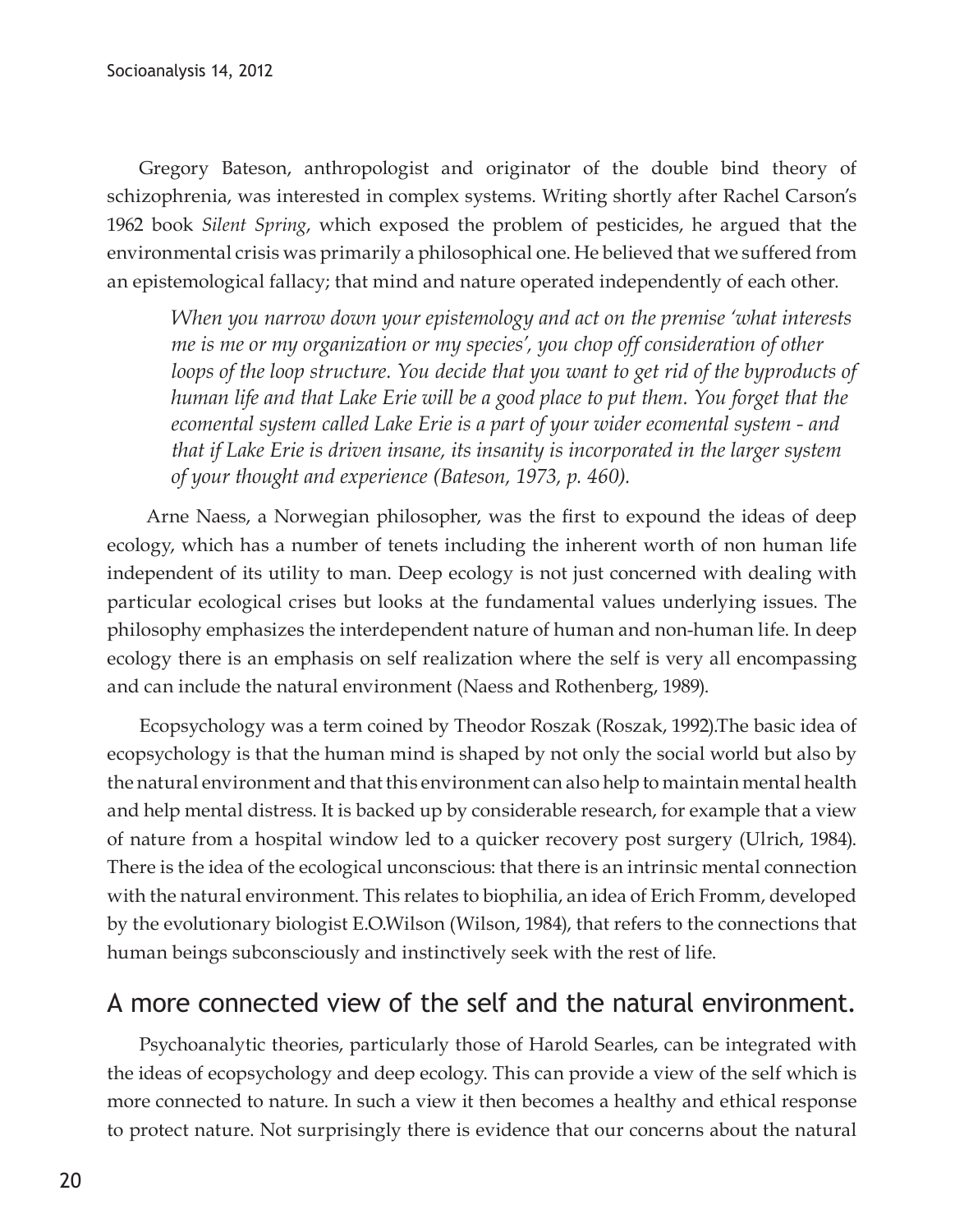environment are influenced by our feeling of connection with the natural environment (Schultz, Shriver et al, 2004).

Such an ecological self is in contrast to the consumer self which is so vital for the growth economy as discussed by Clive Hamilton (2010). In Ian McEwan's novel Solar (2010) the protagonist consumerist antihero hunts for technological fixes for climate change. As stated above, in a deep ecology and Batesonian view, technological fixes alone will not be the answer, but rather a shift in thinking.

#### Conclusion

There needs to be an underlying change of consciousness in relation to the natural environment in general and climate change in particular. Within psychoanalysis there needs to be a shift to an ecopsychoanalysis, made more urgent by climate change.

It is crucial that politically, culturally and individually, we are able to understand and contain the anxieties that are evoked by climate change; trying to minimize the potential for denial of reality and to maximize the chances of a realistic response.

It seems appropriate to end this article by again quoting Harold Searles:

*The environmental crisis embraces, and with rapidly increasing intensity, threatens our whole planet. If so staggering a problem is to be met, the efforts of scientists of all clearly relevant disciplines will surely be required. It seems to me that we psychoanalysts, with our interest in the unconscious processes which so powerfully influence man's behaviour, should provide our fellow men with some enlightenment in this common struggle (1972, p. 361).*

## Endnotes

- i. This paper is based on two papers; 'Altering the Fate of the Planet. Can Psychoanalysis make a Difference?' given at the Section of Psychotherapy, Royal Australian and New Zealand College of Psychiatrists, Conference, Sydney, 2010 and 'From turning a blind eye to omnipotence- the psychology of denial and the denial of psychology' given at a workshop 'Turning a Blind Eye to Climate Change: Integrating Psychological, Sociological and Cultural Perspectives' organized by Psychology for a Safe Climate, Melbourne, 2012.
- ii. Thanks to the Psychology for a Safe Climate writing group for facilitating my thinking about climate change denial.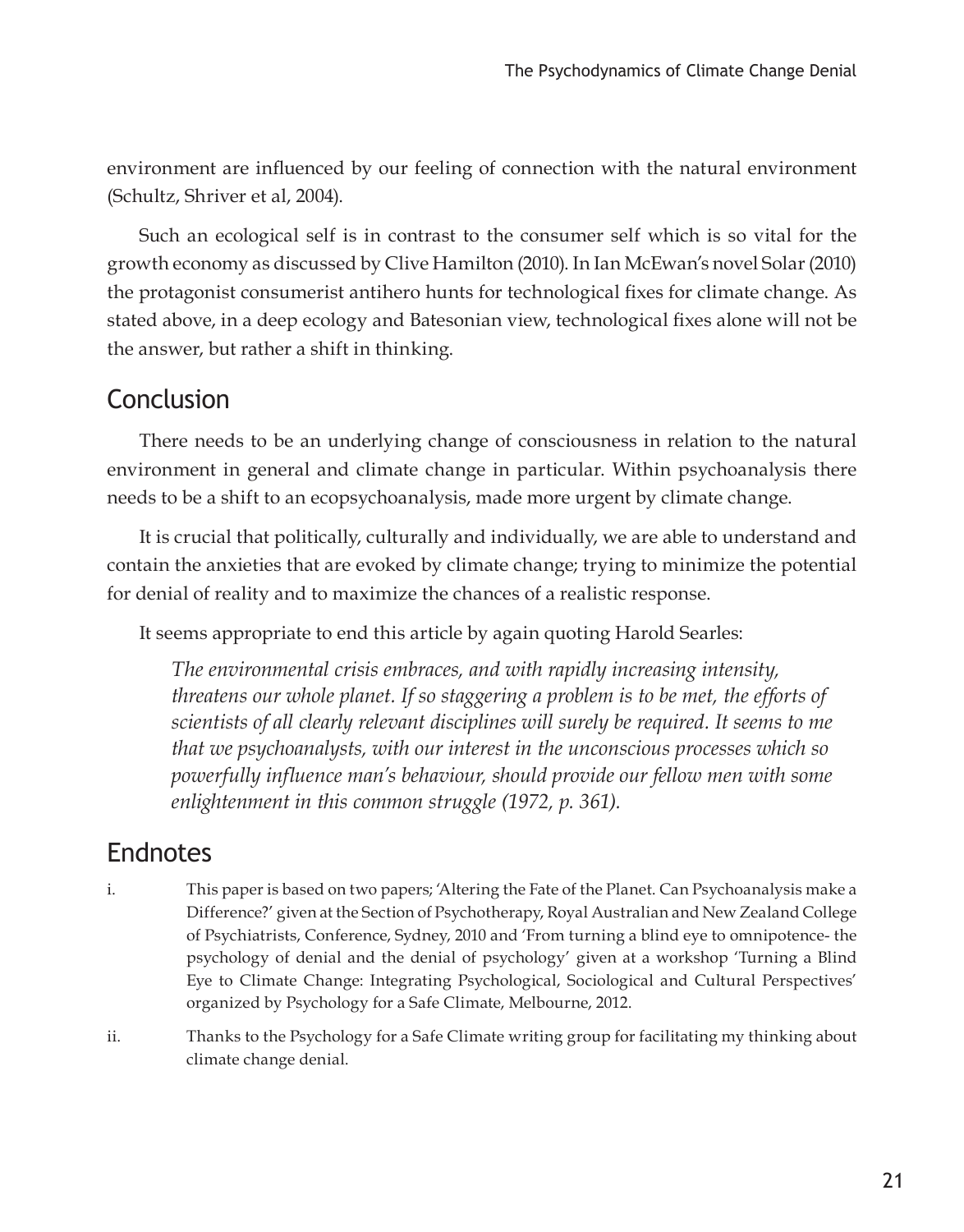#### References

- Bateson, G. (1972) *Steps to an Ecology of Mind*. St. Albans: Paladin.
- Burke, J. (2006) *The Gods of Freud*. Sydney: Random House.
- Cohen, S. (2001) *States of Denial*. Cambridge: Polity Press.
- Freud, S. (1917) 'One of the difficulties of psychoanalysis' in Collected Papers, 4, pp. 347-356.
- Freud, S. (1923) 'The Infantile Genital Organization' in Standard Edition, XIX, pp. 143- 144.
- Freud, S. (2002) *Civilization and its Discontents*. London: Penguin Books.
- Hamilton, C. (2010) *Requiem for a Species: Why we resist the truth about climate change*. Sydney: Allen and Unwin.
- Hinshelwood, R.D. (1991) *A Dictionary of Kleinian Thought.* London: Free Association Books.
- Laing, R.D. (1960) *The Divided Self*. London: Tavistock Publications.
- Laplanche, J. and Pontalis, J.B. (1973) *The Language of Psychoanalysis*. London: Hogarth Press.
- Macy, J. (1995) 'Working through environmental despair' in T. Roszak, M. Gomes and A.Kanner (eds.) *Ecopsychology: Restoring the Earth, Healing the Mind*. San Francisco: Sierra Club Books, pp. 240-259.
- McEwan, I. (2010) *Solar*. London: Jonathan Cape.
- Naess, A. and Rothenberg, D.(1989) *Ecology, Community and Lifestyle.* Cambridge: Cambridge University Press.
- Norgaard, K.M. (2011) *Living in Denial: Climate Change, Emotions and Everyday Life*. Cambridge, Massachusetts: The MIT Press.
- Roszak, T.(1992) *The Voice of the Earth: An Exploration of Ecopsychology*. New York: Simon and Schuster.
- Schultz, P.W, Shriver, C et al. (2004) 'Implicit Connections with Nature' in *Journal of Environmental Psychology,* 24 pp. 31-42.